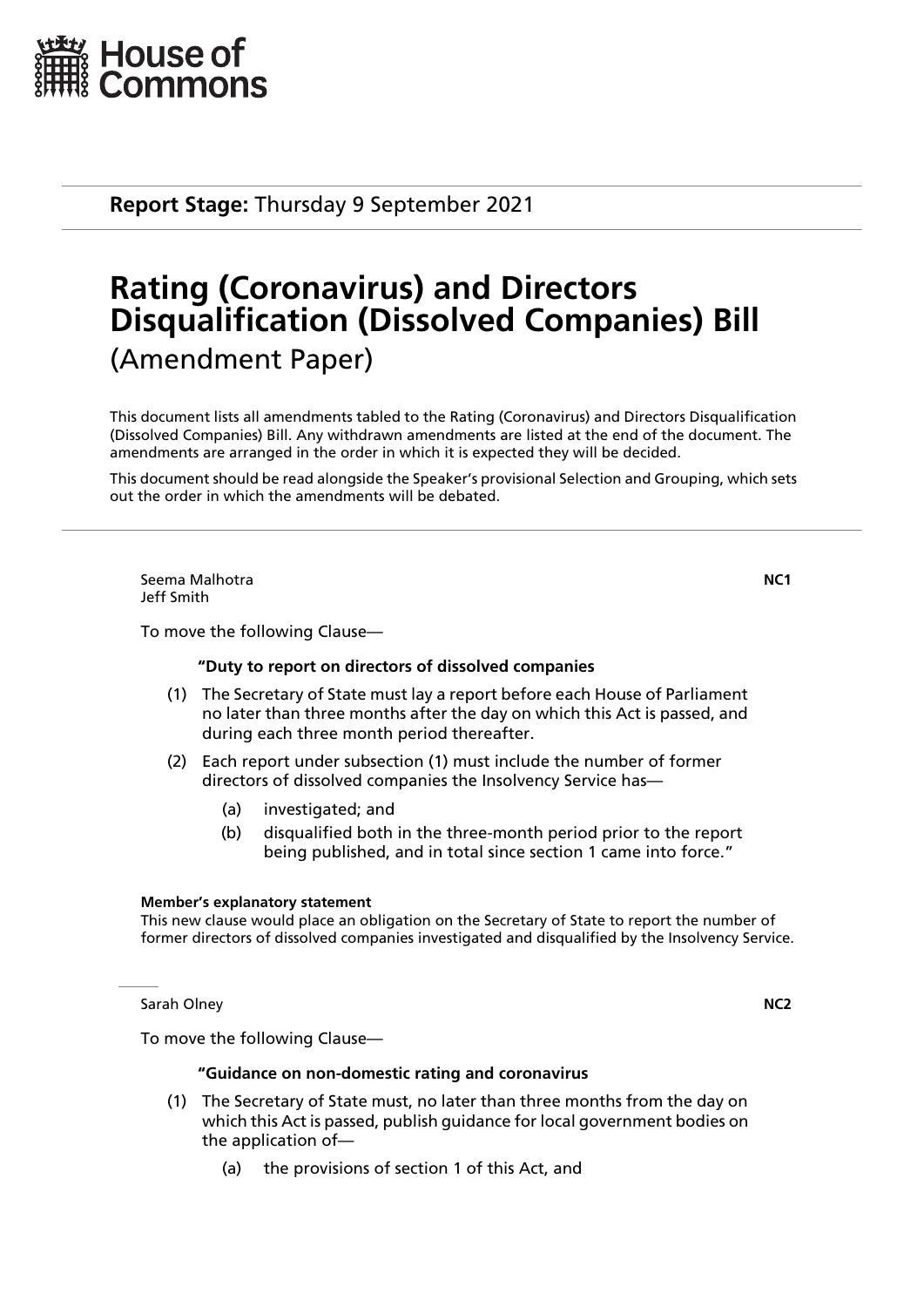- (b) the wider local business support policy framework associated with that section.
- (2) In preparing the guidance the Secretary of State must consult—
	- (a) independent experts, and
	- (b) representatives of companies whose non-domestic ratings determinations are affected by section 1."

#### **Member's explanatory statement**

This new clause would require the Secretary of State to publish guidance to local government bodies on the application of the provisions of section 1 of this act. This guidance must be prepared following consultation of independent experts and businesses whose business rates appeals are affected by section 1.

Secretary Robert Jenrick **1**

Clause 1, page 1, line 2, for "an English" substitute "a rating"

# **Member's explanatory statement**

This amendment and Amendments 2 to 6 extend the application of Clause 1 to non-domestic rating lists compiled for the purposes of business rates in Wales (as well as lists for England).

Secretary Robert Jenrick **2**

Clause 1, page 1, line 5, for "an English" substitute "a rating"

# **Member's explanatory statement**

See the explanatory statement for Amendment 1.

Secretary Robert Jenrick **3**

Clause 1, page 1, line 8, for "an English" substitute "a rating"

**Member's explanatory statement** See the explanatory statement for Amendment 1.

Secretary Robert Jenrick **4**

Clause 1, page 2, leave out lines 22 and 23

**Member's explanatory statement** See the explanatory statement for Amendment 1.